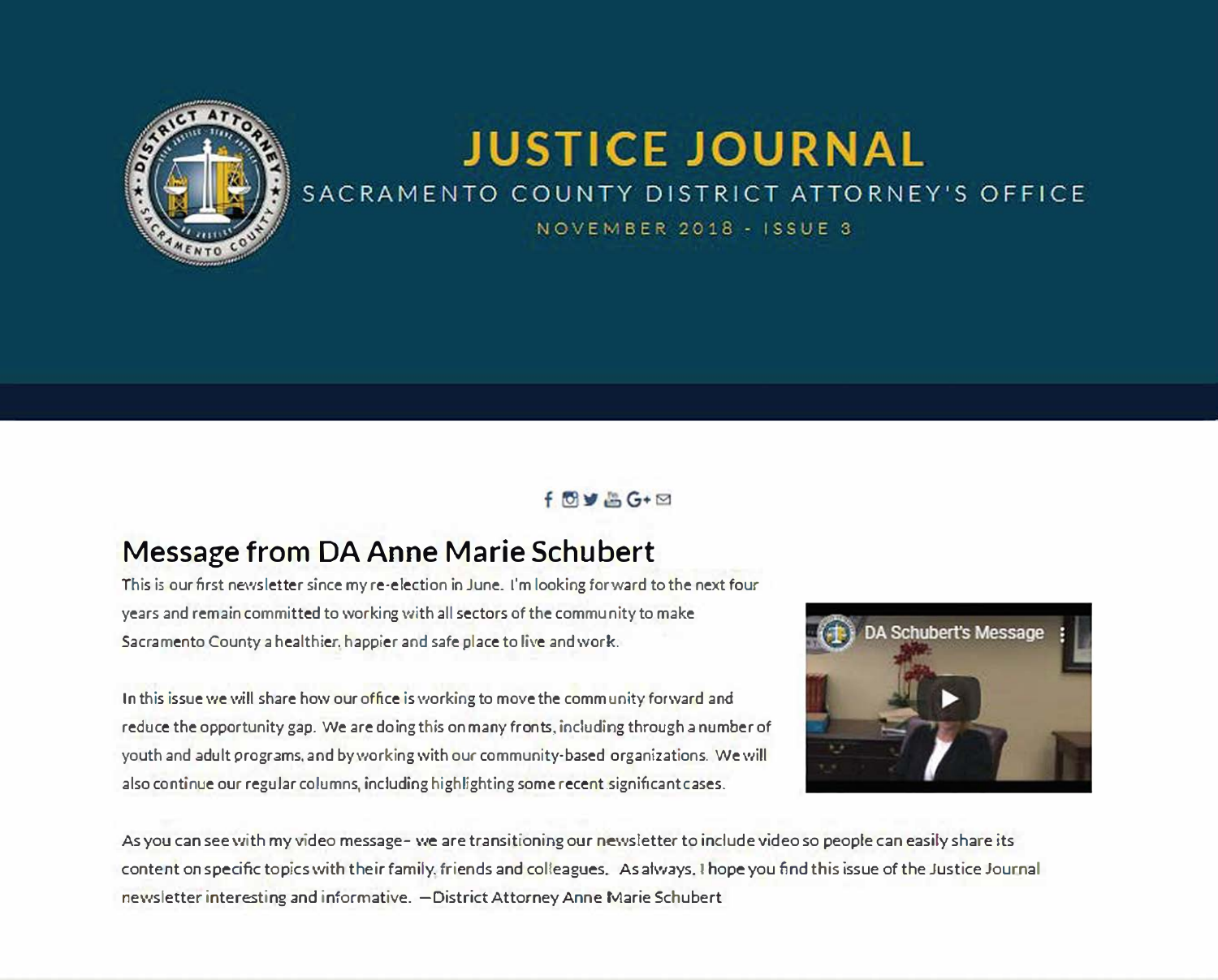

# **Marijuana- "Is It Just Weed?" - Impact on Youth**

In 2016, California voters passed Prop 64 legalizing marijuana for adults 21 and older. It appears the impact on youth was overlooked. Why are youth so drawn to and accepting of weed? Is it after all "just weed?"

Teens believe marijuana is safe and that everyone uses it. They often believe marijuana does not affect their abilities or body as much as other substances.

Marijuana has been labeled by proponents as "harmless" and "a medicine." Recreational use is celebrated and glamorized in pop culture and social media. The reality is this harmless label is mis leading. Studies show driving while high is just as dangerous as driving drunk and that marijuana has the same health risks as cigarettes.

Research also shows marijuana has a significant effect on the brain in our youth, specifically the prefrontal cortex. The prefrontal cortex is not fully developed until an individual is 25, so marijuana usage in adolescents affects the brain's growth. Impact on this area of the brain can carry on into adulthood, which impairs opportunities and chance for success. Dr. Jeffrey Edwards from Brigham Young University recently investigated marijuana effects on the developing brain. He learned adolescents who use THC have a decreased IQ. decreased cognition and increased chance of further drug abuse with other drugs.

# *Did You Know?*

- Asof 2014, there are 7,000 rew marijuana users per day
- After alcohol. marijuana is the drug most linked to drivers under the influence
- Since 2004 in California. driving deaths have doubled from impaired marijuana users
- 38%of high school students have tried marijuana
- $= 88%$  of teens in Sacramento County drug abuse programs/counseling named marijuana as their drug of choice
- Teens' IQ drop on average of 7-8 points with regular marijuana use
- Teens who use marijuana increase risk of developing depression or anxiety as adults

Most teens who use marijuana start between the ages of 13 and 17, with 41% starting before age 15. These teens are 2.4 times more likely to drop out of school, and their chance of getting into college and obtaining a degree declines with continued use. [1]

Dependence is also an issue. The earlier kids try marijuana, the higher their risk of addiction. Nine percent of adult marijuana users become addicted. If a user started smoking during their teenage years, the number jumps to 50%. [2] Between February and May 2018, the District Attorney's Office filed 280 juvenile cases. Of those, 204 juveniles admitted to using marijuana-a whopping 73%!

legalization has provided more ways for youth to use and be exposed to marijuana, including edibles that can look like regular snacks such as colorful gummy bears, chewing gum, lollipops and chocolate bars. Some of these chocol�te bars can contain as many as 12 squares amounting to a medical dosage equivalent to that prescribed to cancer patients. Alarmingly, an unsuspecting child could consume all 12 square servings as if it were a Hershey's bar or eat other edibles by accident. With THC evels more potent than ever, some edibles are as high as 100 mg per dose - sending kids to emergency rooms.



Marijuana use is also closely linked with crime. In recent years, there has been a spike in crime committed while under the influence of the substance - from theft to homicide.

Regardless of the reason. it is important to educate our youth and spread awareness of the *real* effects of marijuana. It isn't "just weed" or just a harmless plant; it can stop one's whole life from ever truly starting.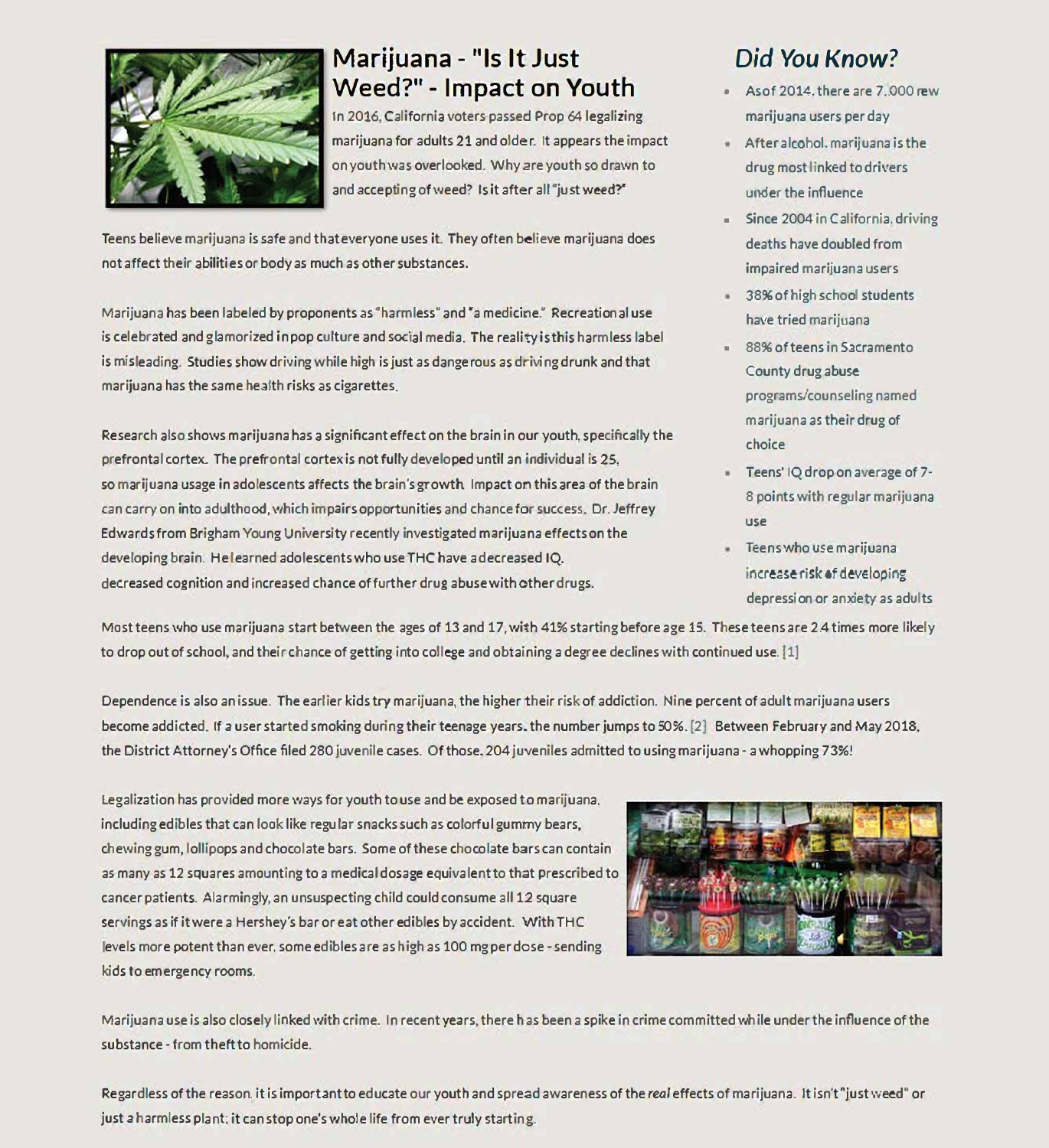# **JUSTICE JOURNAL PODCAST**

In October 2018, the District Attorney's Office launched the Justice Journal podcast. Listeners will learn about important public safety issues, interesting and notable cases as well as how the office is working both in the *courtroom* and in the *community* to provide the highest level of public safety through prosecution, prevention and innovation.

Justice Journal pod casts can be found at www.sacda.org/media/podcast. You Tube, iTunes, Google Play, and Stitcher among other apps.



# **IN THE COURTROOM**



# Cases of **Interest**

East Area Rapist/Golden State Killer (Case #18FE008017) - Joseph DeAngelo was arrested on April 24, 2013. DeAngelo was initially charged with two counts of murder with special circumstances. An amended complaint was filed in Sacramento

Superior Court on August 21,2018, combining cases from Sacramento, Contra Costa, Orange, Santa Barbara, Tulare and Ventura counties. The cases will be prosecuted jointly in Sacramento. where OeAngelo is currently charged with a total of 13 counts of murder and the special circumstances of murder during the course of burglary, murder during the course of a rape and multiple murders as well as 13 counts of kidnapping for robbery.

NorCal Rapist (Case #18FE018342) - Roy Charles Waller was arrested on September 20, 2018. Waller is charged with 12 counts of sexual assault charges. A decision on how and where the different cases will be handled is yet to be determined.

For more cases of interest, visit http://www.sacda.org/media/latest-news/.





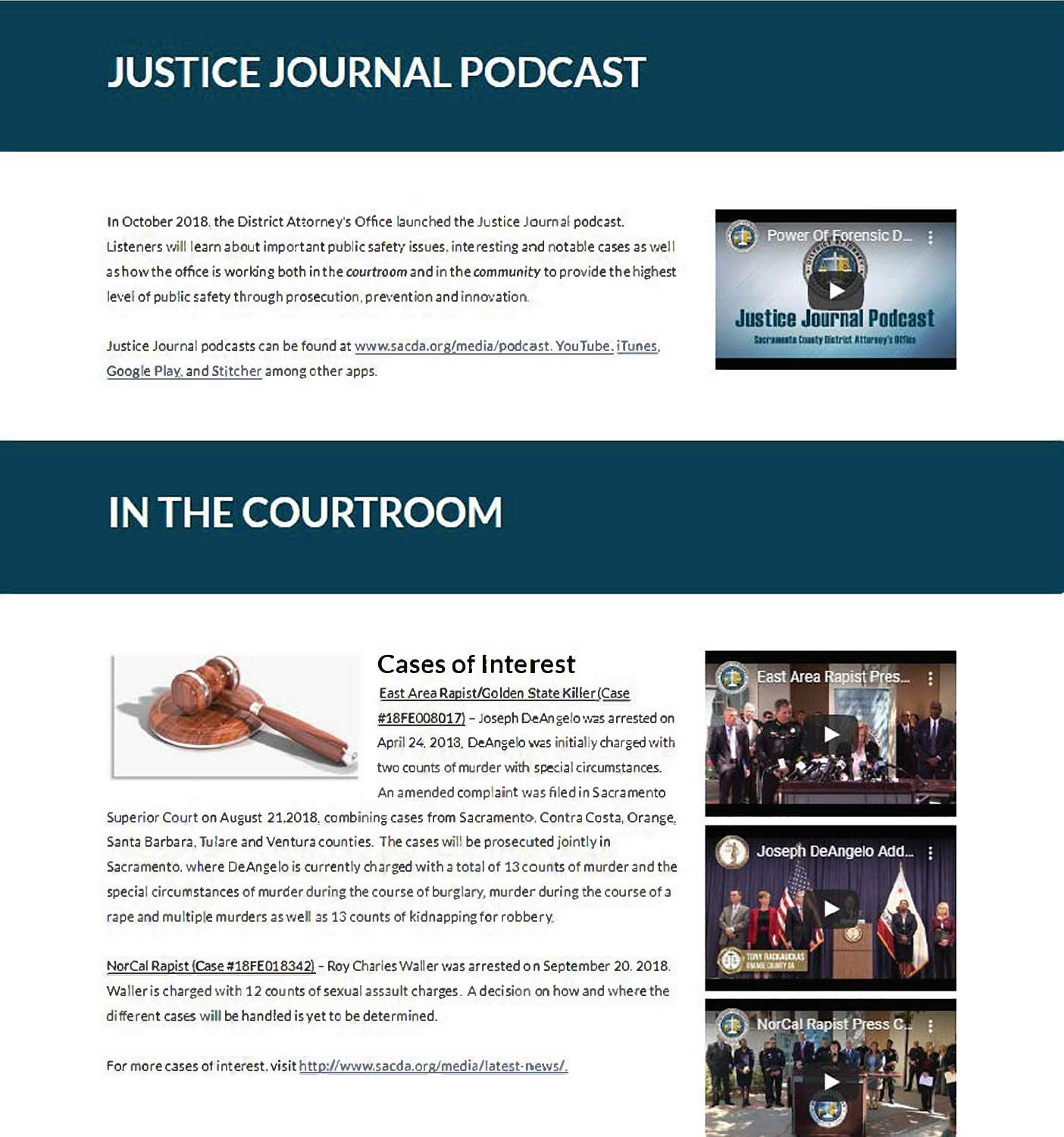

# Early Prison Releases

Inmate with 28-Year Criminal History and Violent Strike Offenses (Calvin Reese - Case #94F06130). - Reese was convicted of willfully discharging a firearm in a negligent manner, seconddegree burglary and second degree-robbery, a strike offense. After being released from prison, Reese was convicted of robbery, assault with a firearm, burglary and felon in possession of a firearm. He was sentenced to 23 years in prison. While in prison serving that sentence. he was

convicted of drug possession. The Board of Parole Hearings found this inmate to be a nonviolent offender who does not pose an unreasonable risk of violence to the community and granted release. Opposition Letter

Previously Denied Inmate with 47-Year Criminal History and 15 Felony Convictions (Leonard Harris - Case #15F02787) - Harris has 15 felony convictions. Seven of those are violent offenses: first-degree robbery, first-degree burglary, and robbery and willful elder abuse. In his 2015 commitment offense, he was convicted of first-degree burglary, a strike, and was sentenced to six years in prison. Harris has violated his parole seven times in the last seven years and never successfully completed a parole period. The Board of Parole Hearings has already reviewed and previously denied early release for Harris. Eleven months later, the Board of Parole Hearings found this inmate to be a nonviolent offender who does not pose an unreasonable risk of violence to the community and granted release. Opposition Letter

For more information about inmates granted early prison release, visit www.sacda.org/early-prison-releases.

# **IN THE COMMUNITY**

# Moving the Community Forward...

Our community has gone through difficult times. We must be willing not just as elected officials or law enforcement leaders, but as a community to work together to move forward. We also have to acknowledge the opportunity gap that exists in our community.

People think the DA's Office is just reactionary - there is an arrest, the case is sent to us and we decide if we're going to prosecute. For a long time oow, I have had the opinion that we have a greater obligation  $\cdot$  to help close the opportunity gap. If we narrow that gap, individuals will have a happier life and ultimately we're going to be safer.

When we have things in our office that are non-traditional like a partnership with Reading Partners, "We Connect," or having Youth Academies. it's because that's the right thing to do for this community and to move us forward.

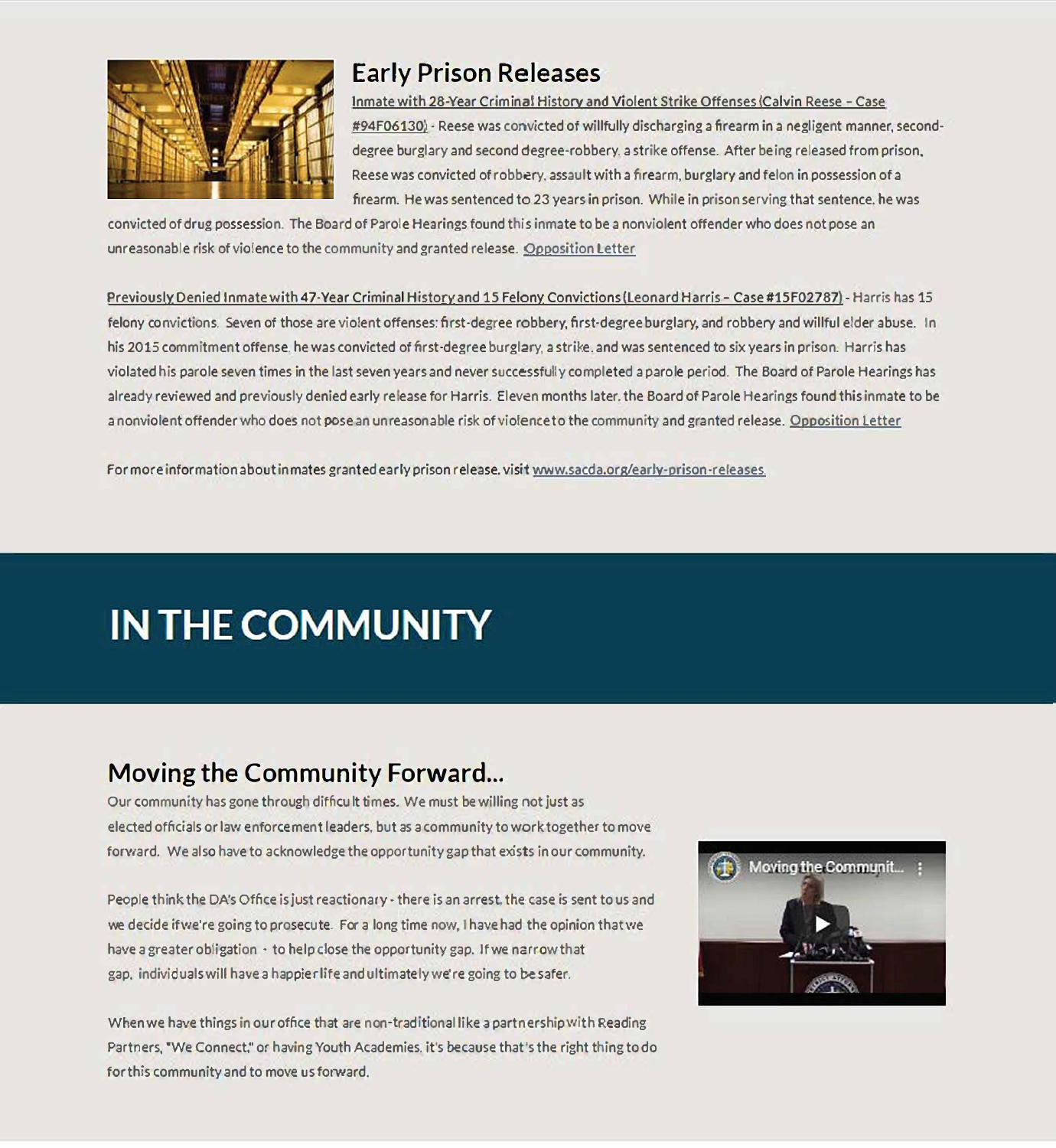# **The Community & Government Relations (CGR) Division**

District Attorney Anne Marie Schubert created CGR to increase community engagement. maximize prevention outreach efforts and strengthen public trust. CGR includes youth and adult community programs as well as media relations, government relations and the Community Prosecution Unit. (CGR Brochure)

## **Community Programs & Outreach**

CGR hosts a number of programs in collaboration with criminal justice and community partners. To prevent crime on the front end and reduce the opportunity gap, many programs are designed to educate youth about the criminal justice system while inspiring them to pursue careers in the public safety field. The office also collaborates with Reading Partners, to boost literacy and close the achievement gap. Youth programs include #iSMART {Internet, Social Media Awareness, Resources and Training}, Criminal Justice and Crime Lab Youth Shadow Day. GIFT (Gun-Violence Information for Teens), Youth Academy, and PACT (Partners Against Chronic Truancy). (Youth Programs Brochure)









COM ING SOON! The "Youth & Community Connect" app is designed to help youth and families connect with available community services and resources.

Other programs include the Speakers Bureau, Citizens Academy and the office recently launched the "We Connect" program.





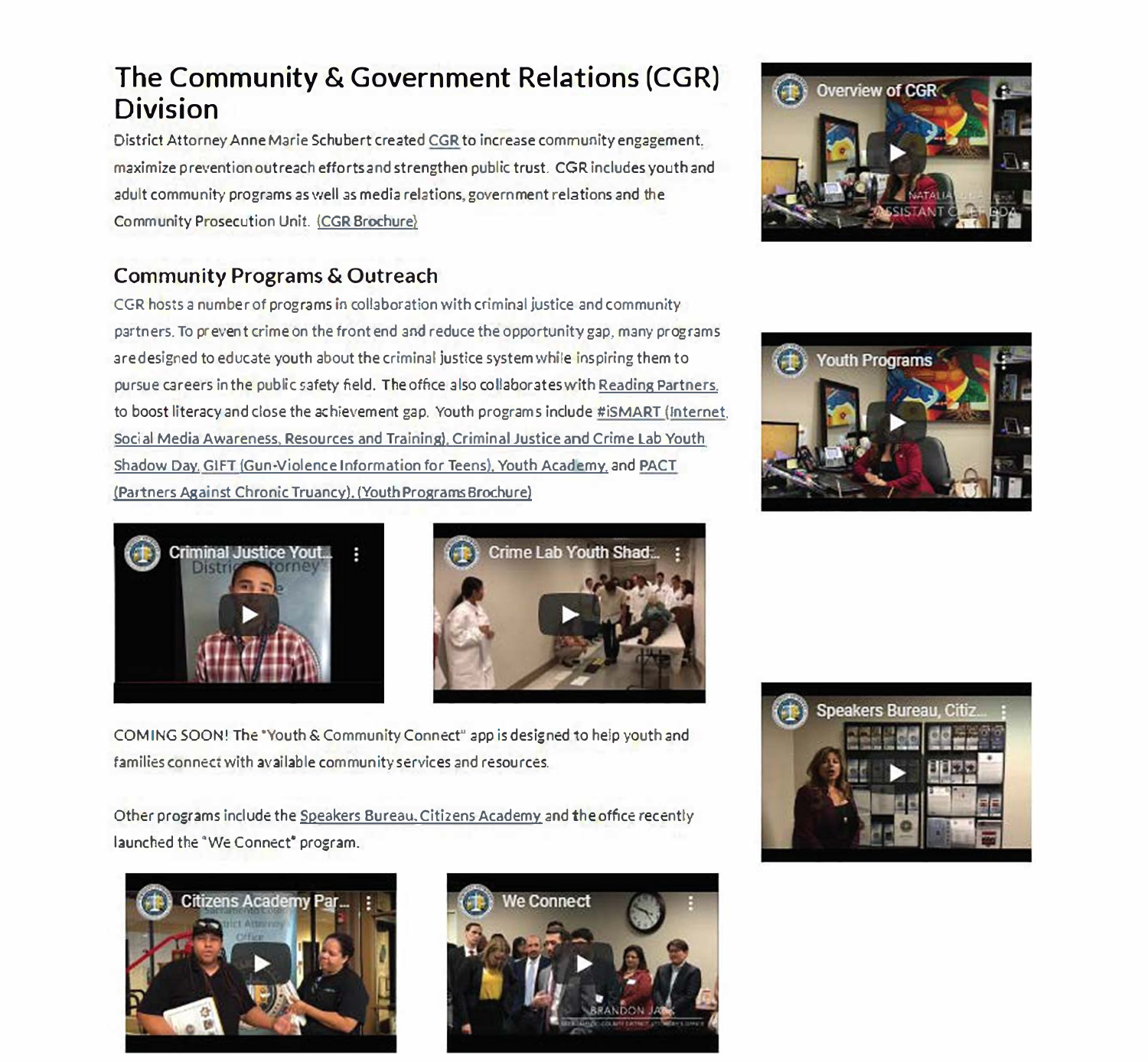#### **Community Partner: Rachelle Ditmore, City of Refuge**



CGR takes a leadership role in legislative policies that impact public safety. Media relations provides information through traditional news outlets, social media @SacCountyDA and the Justice Journal newsletter and podcast.

#### **Community Prosecution Unit (CPU)**

CPU has prosecutors working out in neighborhoods. They serve as lia isons and work to create partnerships with citizens, law enforcement, community groups and businesses to address quality of life issues including blight, prostitution, graffiti, and nuisance activities. (CPU Brochure)

CPU accomplishments include working with law enforcement and local agencies to enter into a Memorandum of Understanding with Motel 6 to address criminal activity at all Motel 6 properties in Sacramento County, and creating a Business Watch, Chronic Nuisance *Offender* and Understanding Your Rights program.



### Snapshots in the Community



of Refgue", South Sacrmento Area Community Prosecutor DDA Leslie Kolb, Terri Galvin "CASH"

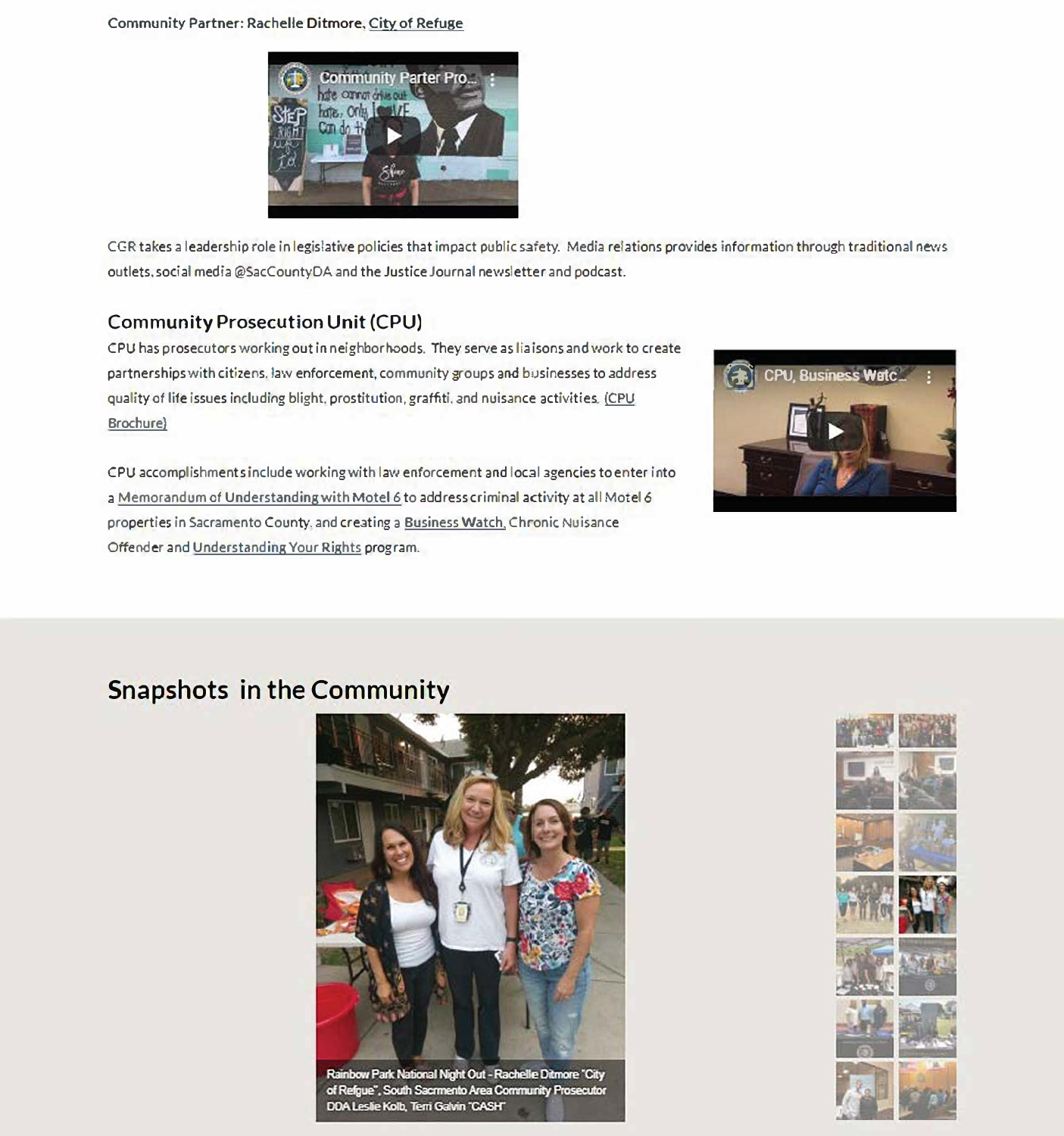# **Calendar of Events 2019**

#### District Attorney's Office

#### February

-CitizensAcademY. Registration Begins

#### March

• Youth AcademY. Graduations (North, South, East, Elk Grove/Galt areas)

#### April

- Citizens Academy Begins
- Crime Victims' CaQitol Ral!Y. (4/4)
- -Outstanding Citizens Award
- Ceremony (4/12)

#### May

- Public Safety Luncheon (5/3)

#### Community Calendar

#### January

- Human Trafficking Month
- Martin Luther King, Jr: Celebration {1/26)

#### February

• Public Safety Month - Teen Dating Violence Awareness/Prevention Month

#### March

-No More Week: Together we can end domestic violence and sexual assault (3/39)

# **ECEMBER EGAN ILV**

#### **April**

- -Child Abuse Prevention Awareness Month
- Sexual Assault Awareness Month/Day of Act<sup>i</sup> on (4/2)
- National Crime Victims' Rights Week (4/7-13)
- National Youth Violence Prevention Week (4/8-12)

#### **May**

- National Correctional Officers Week (5/12-18)
- National Police Week {5/12 18)
- Peace Officers Memorial Day (5/15)
- National Missing Children's Day (5/25)

# **Tips & Alerts**

#### DANGERS OF MARIJUANA EDIBLES:

- Can take 30-60 minutes to take effect and stay in the system up to 10 hours
- Signs of use include distorted memory, altered perceptions, impaired coordination and changes in mood

#### MARIJUANA USE AND DRIVING:

• Slows reaction time, disrupts ability to make decisions, distorts perception and creates difficulty in problem solving

#### PROTECTING YOURSELF FROM CYBER ATTACKS:

- Secure passwords, update anti-virus software and turn off automatic download attachments on emails
- Verify authenticity of requests from companies /individuals, don't click on suspicious unknown links or requests through email & text